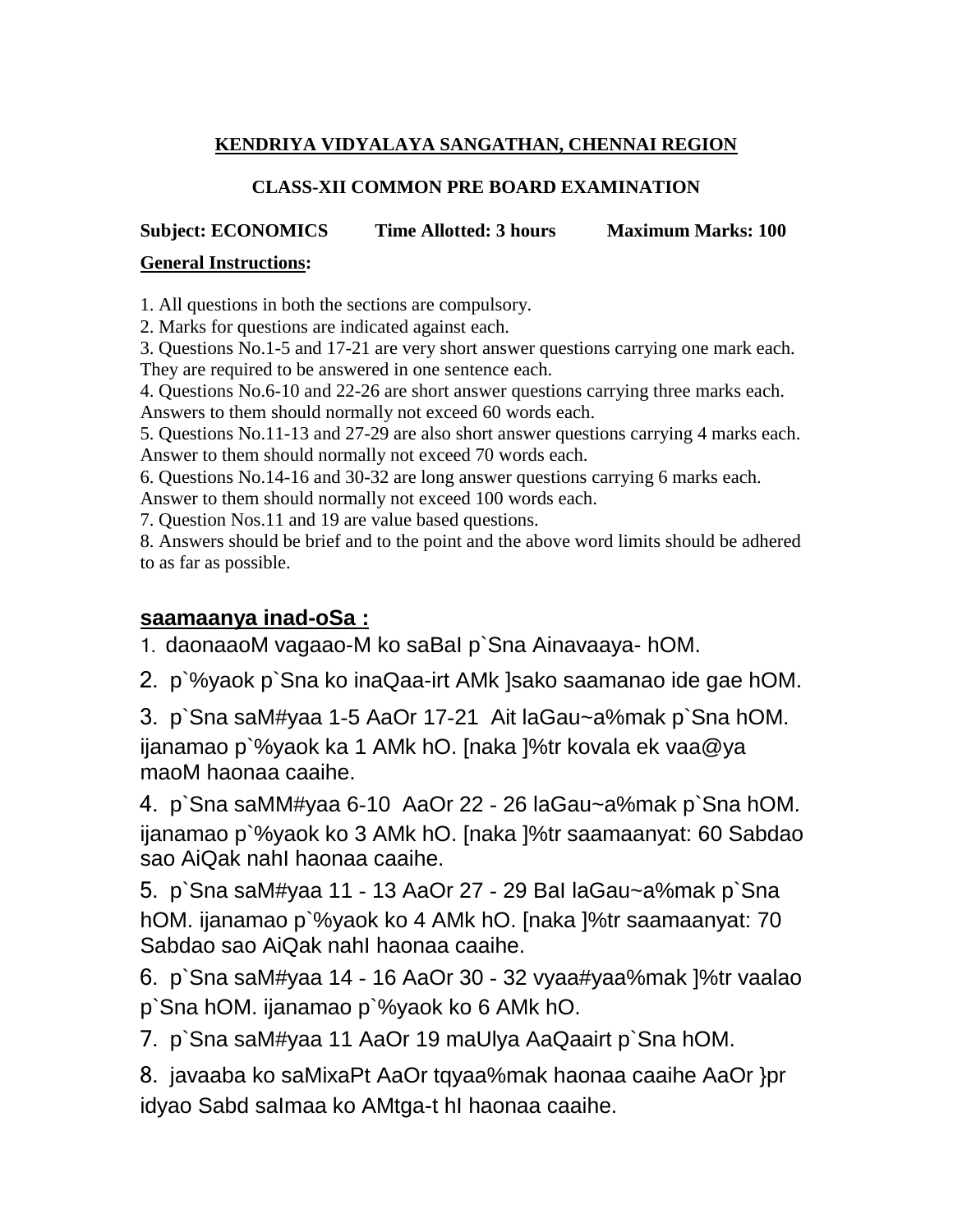# SECTION - A

| 1.  | Define revenue.                                                                                                                                                      | $\mathbf{1}$   |
|-----|----------------------------------------------------------------------------------------------------------------------------------------------------------------------|----------------|
|     | आगम की परिभाषा दीजिए ।                                                                                                                                               |                |
| 2.  | What is demand schedule?                                                                                                                                             | $\mathbf{1}$   |
|     | qÉÉðaÉ AIÉÑxÉÔcÉÏ MüÉ YrÉÉ AjÉï Wæû?                                                                                                                                 |                |
| 3.  | Define budget set.                                                                                                                                                   | $\mathbf{1}$   |
|     | oÉeÉOû SAOT MüÐ mÉËUpÉÉwÉÉ SÏÎeÉL?.                                                                                                                                  |                |
| 4.  | Give meaning for marginal cost.<br>xÉÏqÉÉÇIÉ sÉÉaÉIÉ MüÉ YrÉÉ AjÉï Wæû?                                                                                              | $\mathbf{1}$   |
| 5.  | What is meant by Oligopoly.                                                                                                                                          | $\mathbf{1}$   |
|     | AsmÉÉÍkÉMüÉU MüÉ YrÉÉ AjÉï Wæû?                                                                                                                                      |                |
| 6.  | Explain the properties of Indifference curve.                                                                                                                        | $\overline{3}$ |
|     | iÉOûxjÉÉ uÉ¢ü Måü sɤÉhÉ MüĐ urÉÉZrÉÉ MüĐÎeÉL                                                                                                                         |                |
| 7.  | Explain Law of Supply.                                                                                                                                               | 3              |
|     | mÉÔliÉïMåü lIÉrÉqÉ MüÐ mÉËUpÉÉwÉÉ SIIeÉL                                                                                                                             |                |
| 8.  | The price elasticity of demand of a good is $(-1)$ . At a given price the consumer<br>buys 60 units of the good. How many units the consumer will buy if price falls | 3              |
|     | by 10%.                                                                                                                                                              |                |
|     | LMü uÉxiÉÑ MüÐ qÉÉÆaÉ MüÐ MüÐqÉiÉ sÉÉåcÉ (-1 ) Wæû                                                                                                                   |                |
|     | EmÉpÉÉå£üÉ CxÉ uÉxiÉÑ MüÐ 60 CMüÉCrÉÉÆ ZÉUÏSiÉÉ Wæû                                                                                                                  |                |
|     | uÉxiÉÑ MüÐ MüÐqÉiÉ 10% ÌaÉU eÉÉIÉå xÉå EmÉpÉÉå£üÉ                                                                                                                    |                |
|     | ÌMüiÉIÉÏ qÉɧÉÉ ZÉUÏSåaÉÉ?                                                                                                                                            |                |
| 9.  | Distinguish between explicit cost and implicit cost Give examples for each.                                                                                          | 3              |
|     | xmÉ <sup>1</sup> uÉ AxmÉ <sup>1</sup> sÉÉaÉiÉÉåÇ qÉåÇ pÉåS MüUåÇ LMü ESÉWûUhÉ                                                                                        |                |
|     | SileEL                                                                                                                                                               |                |
| 10. | Explain the implication of product differentiation as a feature of monopolistic                                                                                      | 3              |
|     | competition.                                                                                                                                                         |                |
|     | <b>OR</b>                                                                                                                                                            |                |
|     | Explain the implication of homogenous product as a feature of perfect                                                                                                |                |
|     | competition                                                                                                                                                          |                |
|     | LMüÉÍkÉMüÉËUMü mÉëÌIÉrÉÉåÌaÉIÉÉ Måü AÇIÉaÉïIÉ EimÉÉS                                                                                                                 |                |
|     | ÌuÉpÉåS ÌuÉzÉåwÉiÉÉ Måü mÉëpÉÉuÉ xÉqÉfÉÉCL                                                                                                                           |                |
|     | AjÉuÉÉ                                                                                                                                                               |                |
|     | mÉÔhÉï mÉëÌiÉrÉÉåÌaÉiÉÉ Måü AÇiÉaÉïiÉ oÉQûÏ xÉÇZrÉÉ qÉåÇ                                                                                                             |                |
|     | luÉ¢åüiÉÉ luÉzÉåwÉiÉÉ Måü mÉëpÉÉuÉ xÉqÉfÉÉCL                                                                                                                         |                |
| 11. | In case of a product like diesel which is sold by government at a subsidesed                                                                                         | $\overline{4}$ |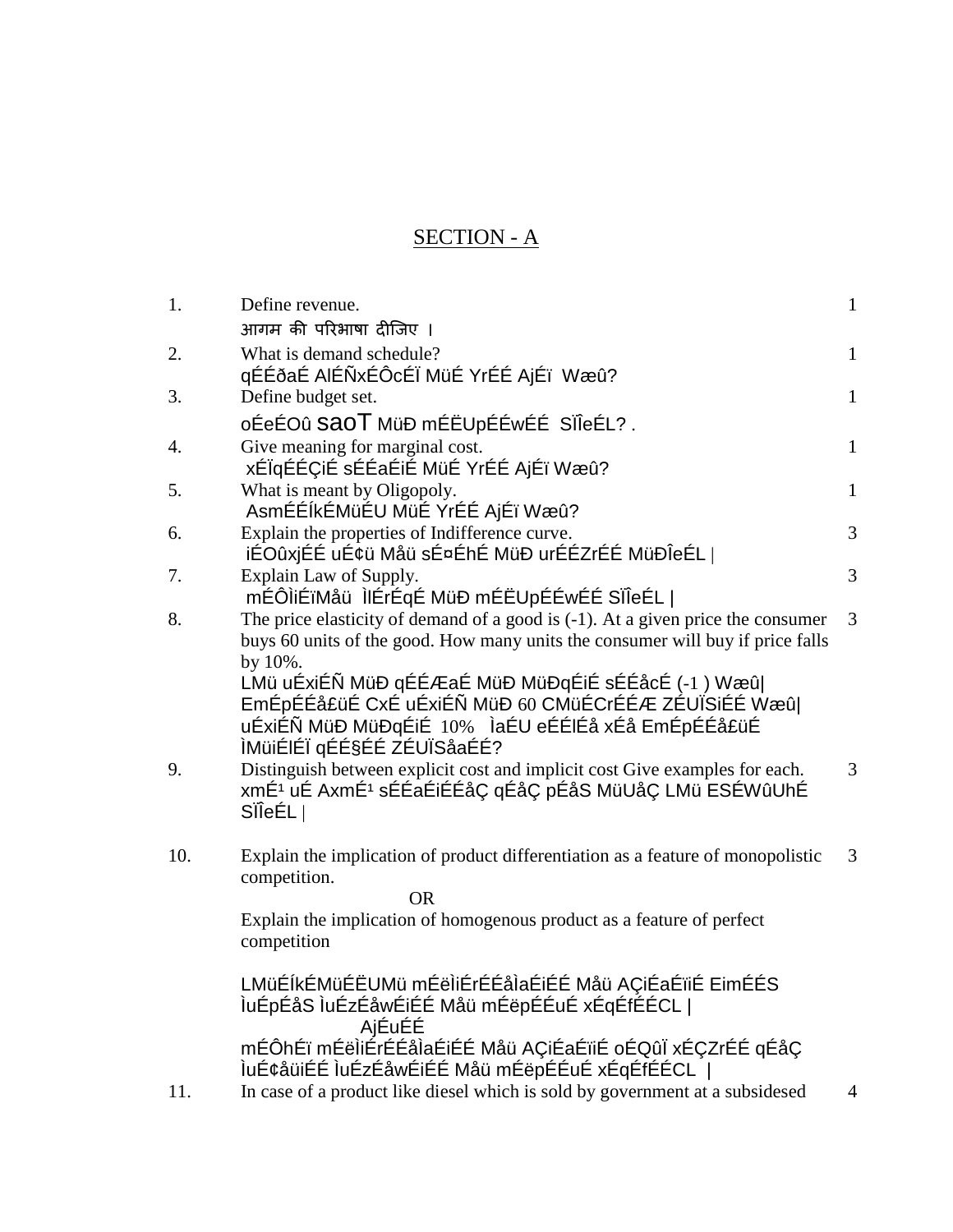price how can the government lower the losses without lowering the subsidies.

DIsala ek vastu hOM jahaÐ sarkar Aaiqa-k sahayata dotI hO [sasao sarkar laagat baZtI hO.eosaa ]paya bata[e ijasasao sarkar kI laagat mao kmaI hao AaOr Aaiqa-k sahayata BaI na GaTo.

- 12. Explain the central problem of an economy i) on distribution of income ii)Technique of production AÉrÉ MüÐ ÌuÉiÉUhÉ AÉæU EimÉÉSèlÉ MüÐ iÉMülÉÏMü mÉU AjÉïurÉuÉxjÉÉ MüÐ MåülSìÏrÉ xÉqÉxrÉÉ MüÐ urÉÉZrÉÉ MüÐÎeÉL |
- 13. State four factor that affects elasticity of demand and explain any one. OR

Distinguish between change in demand and change in quantity demand qÉÉÇaÉ MüÐ sÉÉåcÉ MüÉå mÉëpÉÉÌuÉiÉ MüUlÉå uÉÉsÉ å cÉÉU MüÉUMü oÉiÉÉCL AÉæU LMü MüÉ uÉhÉïlÉ MüÐÎeÉL| AjÉuÉÉ)

qÉÉÆaÉ qÉåÇ mÉËUuÉiÉïlÉ AÉæU qÉÉðaÉÏ aÉD qÉɧÉÉ qÉåÇ mÉËUuÉiÉïlÉ qÉåÇ pÉåS MüÐÎeÉL|

- 14. Explain the relationship between TPP and MPP with the help of a schedule by keeping one input as constant. LMü AÉaÉiÉ ÎxjÉU UZÉMüU, MÑüsÉ pÉÉæÌiÉMü EimÉÉS AÉæU xÉÏqÉÉliÉ pÉÉæÌiÉMü EimÉÉS qÉåÇ xÉqoÉlkÉ AlÉÑxÉÔcÉÏ MüÐ xÉWûÉrÉiÉÉ xÉå xÉqÉfÉÉCL |
- 15. What is equilibrium price? If there is simultaneous decrease in demand and supply what will happen to equilibrium price ? 6

OR

There is simultaneous increase in demand and supply of a commodity. The equilibrium price may or may not change, explain with the help of a diagram xÉÇiÉÑsÉlÉ MüÐqÉiÉ YrÉÉ Wæû?rÉÌS qÉÉðaÉ AÉæU mÉÔÌiÉï qÉåÇ MüqÉÏ LMü xÉÉjÉ WûÉåiÉÏ Wæû iÉÉå xÉliÉÑsÉlÉ MüÐqÉiÉ mÉU YrÉÉ mÉëpÉÉuÉ mÉQåûaÉÉ?

## (AjÉuÉÉ)

LMü uÉxiÉÑ MüÐ qÉÉðaÉ AÉæU mÉÔÌiÉï qÉåÇ LMü xÉÉjÉ uÉ×ή WûÉåiÉÏ Wæû,xÉliÉÑsÉlÉ MüÐqÉiÉ qÉåÇ mÉËUuÉiÉïlÉ WûÉåaÉÉ rÉÉ MüÉåD mÉËUuÉiÉlÉï lÉWûÏ Wæû, UåZÉÉÍcÉ§É MüÐ xÉWûÉrÉiÉÉ xÉå xÉqÉfÉÉCL|

16. What are the conditions of consumer equilibrium? The price of Ice cream is Rs. 30 . Meena has eaten 3 ice creams The MU for her is 90 MU of one rupee is 3 Should she eat more or stop. Explain it. EmÉpÉÉå£üÉ Måü xÉliÉÑsÉlÉ MüÐ zÉiÉï xÉqÉfÉÉCL | LMü AÉCxÉ¢üÏqÉ MüÐ MüÐqÉiÉ Â 30 Wæû,.qÉÏlÉÉ lÉå iÉÏlÉû AÉCxÉ¢üÏqÉ ZÉÉD jÉÏ| xÉÏqÉÉliÉ EmÉrÉÉåÌaÉiÉÉ 90 rÉ ÔOûÏqÉ Wæû LMü ÂmÉrÉå MüÐ xÉÏqÉÉliÉ EmÉrÉÉåÌaÉiÉÉ 3 Wæû|YrÉÉ ExÉå AÉæU ZÉÉlÉÉ cÉÉÌWûL rÉÉ lÉWûÏÇ? xÉqÉfÉÉCL |

6

4

4

6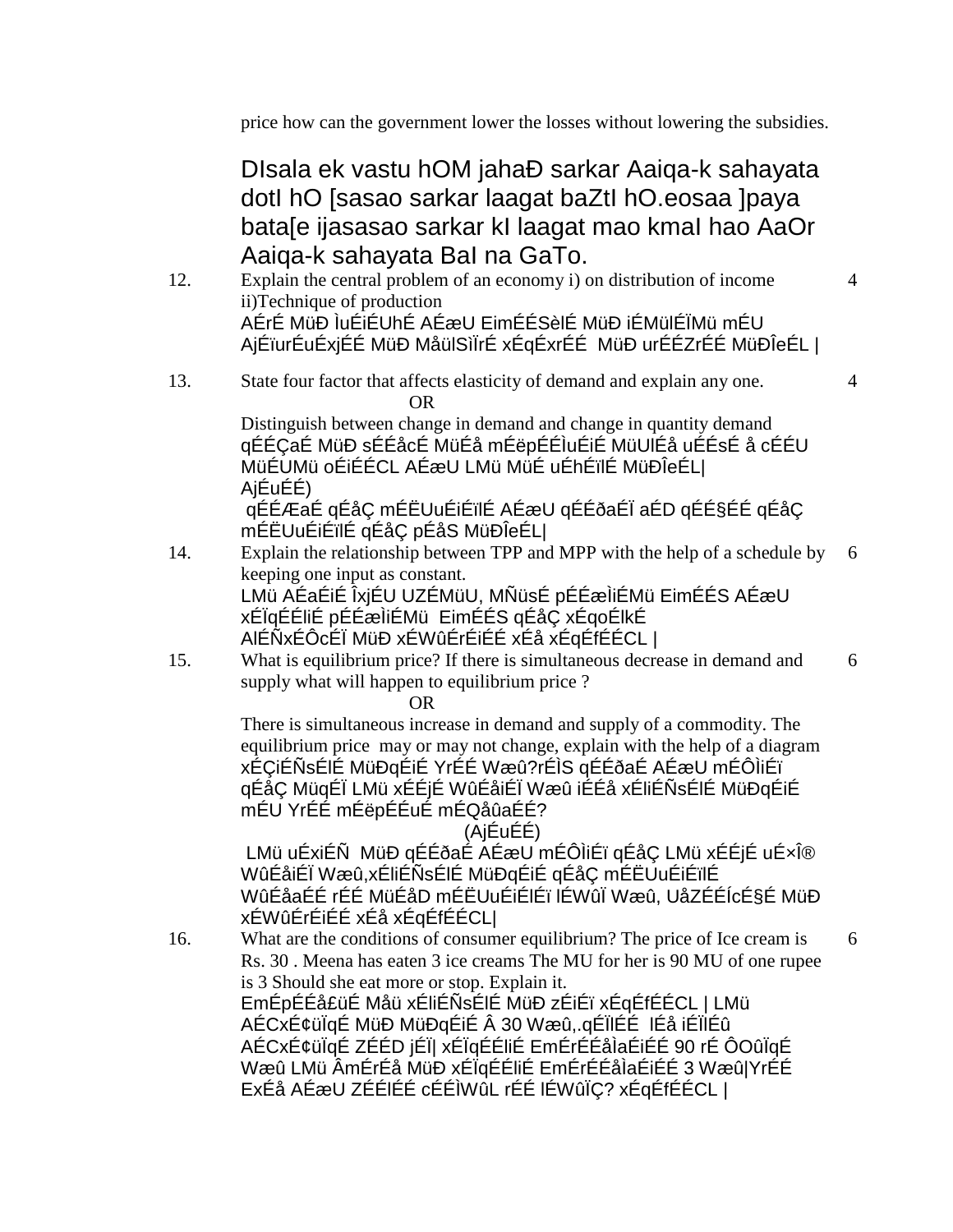| 17. | <b>Section B</b>                                                                                                                                                                                                                                                                                       |                |  |
|-----|--------------------------------------------------------------------------------------------------------------------------------------------------------------------------------------------------------------------------------------------------------------------------------------------------------|----------------|--|
|     | Mention one item that is a part of capital receipts in the Govt. budget<br>सरकारी बजेट का एक अंक बताइये जो पूंजीगत प्राप्तियों का स्त्रोत है।                                                                                                                                                          | $\mathbf{1}$   |  |
| 18. | What is SLR?<br>YrÉÉ Wæû?<br>LxÉLsÉAÉU                                                                                                                                                                                                                                                                 | $\mathbf{1}$   |  |
| 19. | The country needs huge amount of imports for developmental<br>Programmes. Name one step which the central bank can make imports cheper<br>using the foreign exchange market.<br>ivakasaaqamak yaaojanaaAaoM ko ilae ek doSa kao                                                                        | $\mathbf{1}$   |  |
|     | Aayaat ko ilae pUĐjal kI ja\$rt hO ivadoSal<br>ivanayama baajaar inayaM~Na Wara kma dama                                                                                                                                                                                                               |                |  |
|     | maoM Aayaat krnao ka ek ]paya bata[e.                                                                                                                                                                                                                                                                  |                |  |
| 20. | What is meant by BOT?                                                                                                                                                                                                                                                                                  | $\mathbf{1}$   |  |
|     | urÉÉmÉÉU zÉåwÉ YrÉÉ Wæû?                                                                                                                                                                                                                                                                               |                |  |
| 21. | What is Parity value?<br>xÉgÉiÉÉ gÉÉIÉ MüÉ YrÉÉ AjÉï Wæû?                                                                                                                                                                                                                                              | $\mathbf{1}$   |  |
| 22. | Can the economy be in equilibrium if there is unemployment of resources in                                                                                                                                                                                                                             | $\overline{3}$ |  |
|     | the economy. Explain.<br>YrÉÉ AjÉïurÉuÉxjÉÉ MüÐ xÉÇiÉÑsÉIÉ ÎxjÉÌIÉ qÉåÇ AsmÉ<br>UÉåeÉaÉÉU MüÐ ÎxjÉÌiÉ WûÉå xÉMüiÉÏ Wæû ?urÉÉZrÉÉ MüÐÎeÉL                                                                                                                                                               |                |  |
| 23. | Rs. 200 crore increase in investment leads to a rise in national income by Rs<br>1000 crore .Find out Marginal propensity to consume.<br>rÉÌS ÌIÉuÉåzÉ qÉåÇ uÉxή Ã.200 MüUÉåQû WæûAÉæU UÉ <sup>1</sup> ÏrÉ<br>AÉrÉ qÉåÇ uÉ×ή Ã.1000 MüUÉåQû Wæû. xÉÏqÉÉÇiÉ mÉëuÉ×̨É<br>EmÉpÉÉåaÉ MüÉ qÉÔsrÉ IIÉMüÉÍsÉL | 3              |  |
| 24. | How does money solve the problem of double coincidence of wants<br>qÉÑSìÉ SÉåWûUå xÉÇrÉÉåaÉ MüÐ MüÌPûIÉÉCrÉÉð MæüxÉå SÕU<br>MüUiÉÏ Wæû?                                                                                                                                                                | 3              |  |
| 25. | Distinguish beween capital expenditure and revenue expenditure in govt                                                                                                                                                                                                                                 | 3              |  |
|     | budget.                                                                                                                                                                                                                                                                                                |                |  |
|     | xÉUMüÉUÏ oÉeÉOû qÉåÇ mÉÔðeÉÏ urÉrÉ AÉæU UÉeÉxuÉ urÉrÉ                                                                                                                                                                                                                                                  |                |  |
|     | MüÉ AÇiÉU xmÉ <sup>1</sup> MüÐÎeÉL                                                                                                                                                                                                                                                                     |                |  |
|     | OR AjÉuÉÉ                                                                                                                                                                                                                                                                                              |                |  |
|     | How does budgetary policy help to reduce unemployment and price instability                                                                                                                                                                                                                            |                |  |
|     | oÉeÉOû IÉÏÌiÉ oÉåUÉåeÉaÉÉUÏ MüqÉ MüUIÉå iÉjÉÉ MüÐqÉiÉ                                                                                                                                                                                                                                                  |                |  |
|     | ÎxjÉUiÉÉ qÉåÇ MæüxÉå xÉWûÉrÉMü Wæû?                                                                                                                                                                                                                                                                    |                |  |
|     | data Matignal income for the following data                                                                                                                                                                                                                                                            |                |  |

26. Calculate National income for the following data 3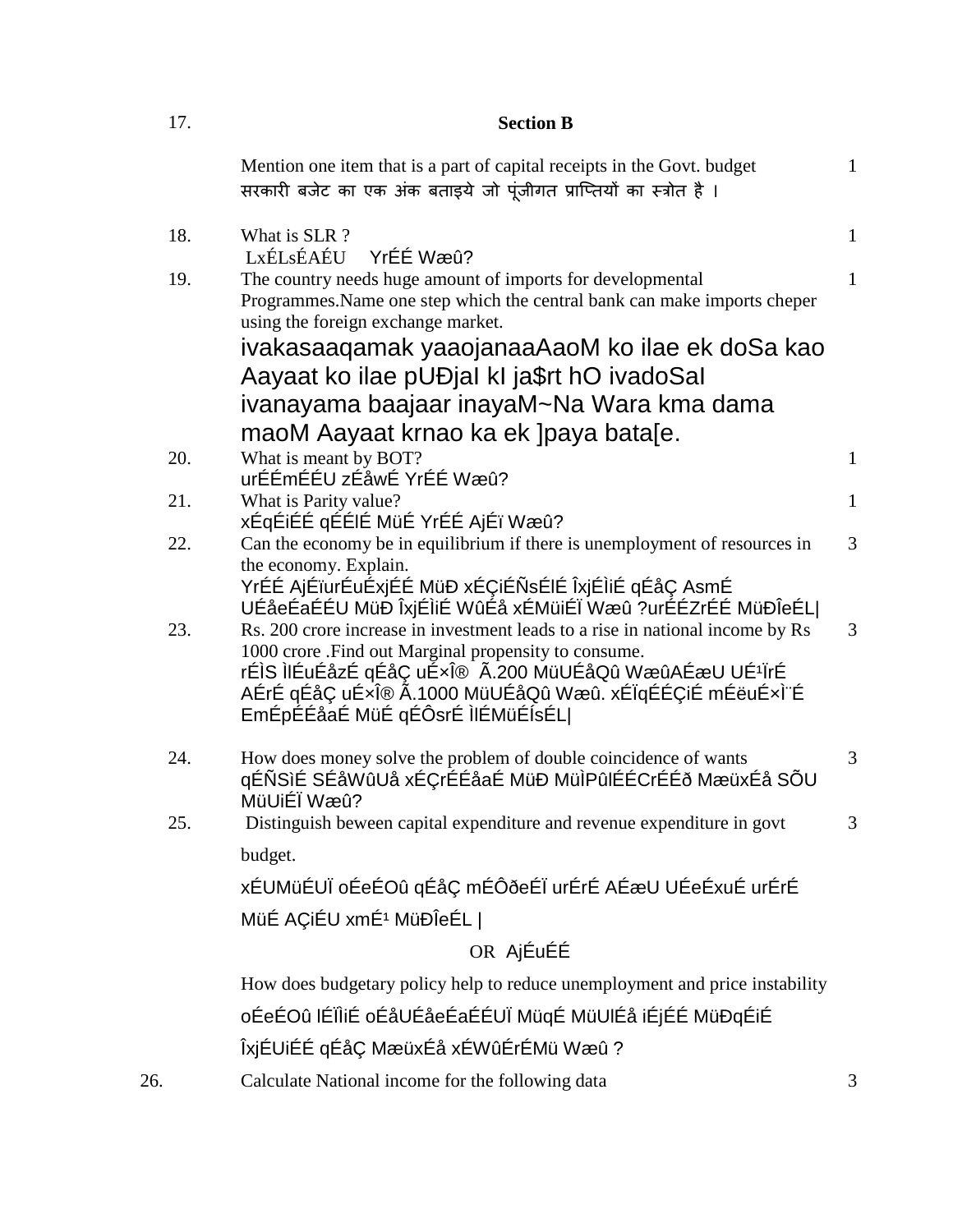| i) Consumption of fixed capital               | 2217  |
|-----------------------------------------------|-------|
| ii) Net indirect tax                          | 3527  |
| iii)Imports                                   | 1806  |
| iv)Exports                                    | 1771  |
| v)Change in stocks                            | 1039  |
| vi) Gross fixed capital formation             | 6305  |
| vii) Government final consumption expenditure | 29163 |
| viii) Private final consumption expenditure   | 3801  |
| ix) Net factor income from abroad             |       |

|     | ÌIÉqIÉÍsÉÎZÉIÉ AÉÆMüQûÉåÇ xÉå UÉ·íÏrÉ AÉrÉ ¥ÉÉIÉ MüÐÎeÉL-                      |          |                |
|-----|--------------------------------------------------------------------------------|----------|----------------|
|     | 1AcÉsÉ mÉÔðeÉÏ MüÉ EmÉpÉÉåaÉ                                                   | 2217     |                |
|     | 2 zÉÑ® AmÉëirÉ¤É MüU                                                           | 3527     |                |
|     | 3 AÉrÉÉiÉ                                                                      | 1806     |                |
|     | 4 ILÉrÉÉïiÉ                                                                    | 1771     |                |
|     | 5xOûÉMü qÉåÇ mÉËUuÉiÉïlÉ                                                       | 1039     |                |
|     | 6xÉMüsÉ ÎxjÉU mÉÔðeÉÏ IIÉqÉÉïhÉ                                                | 6305     |                |
|     | 7xÉUMüÉUÏ AÇÌIÉqÉ EmÉpÉÉåaÉ urÉrÉ                                              | 29163    |                |
|     | 8ÌIÉeÉÏ AÇÌIÉqÉ EmÉpÉÉåaÉ urÉrÉ                                                | 3801     |                |
|     | 9luÉSåzÉÉåÇ xÉå AleÉïiÉ zÉÑ® xÉÉkÉIÉ AÉrÉ                                      | $(-)284$ |                |
| 27. | What is revenue deficit? What are the implications of revenue deficit. Suggest |          | $\overline{4}$ |
|     | two measures to reduce it.                                                     |          |                |
|     | UÉeÉxuÉ bÉÉOûÉ YrÉÉ Wæû ?CxÉMüÉ YrÉÉ mÉëpÉÉuÉ                                  |          |                |
|     | mÉÄQûiÉÉ Wæû ?CxÉå MüqÉ MüUIÉå Måü ÍsÉL xÉÑfÉÉuÉ SÏÎeÉL                        |          |                |
| 28. | Explain the functions of central bank as banker to the government.             |          | 4              |
|     | <b>OR</b>                                                                      |          |                |

Explain the Bank rate as a method of credit control used by RBI MåülSìÏrÉ oÉæÇMü qÉåÇ xÉUMüÉU MüÉ oÉæÇMüU MüÉ MüÉrÉï xmÉ<sup>1</sup> MüÐÎeÉL |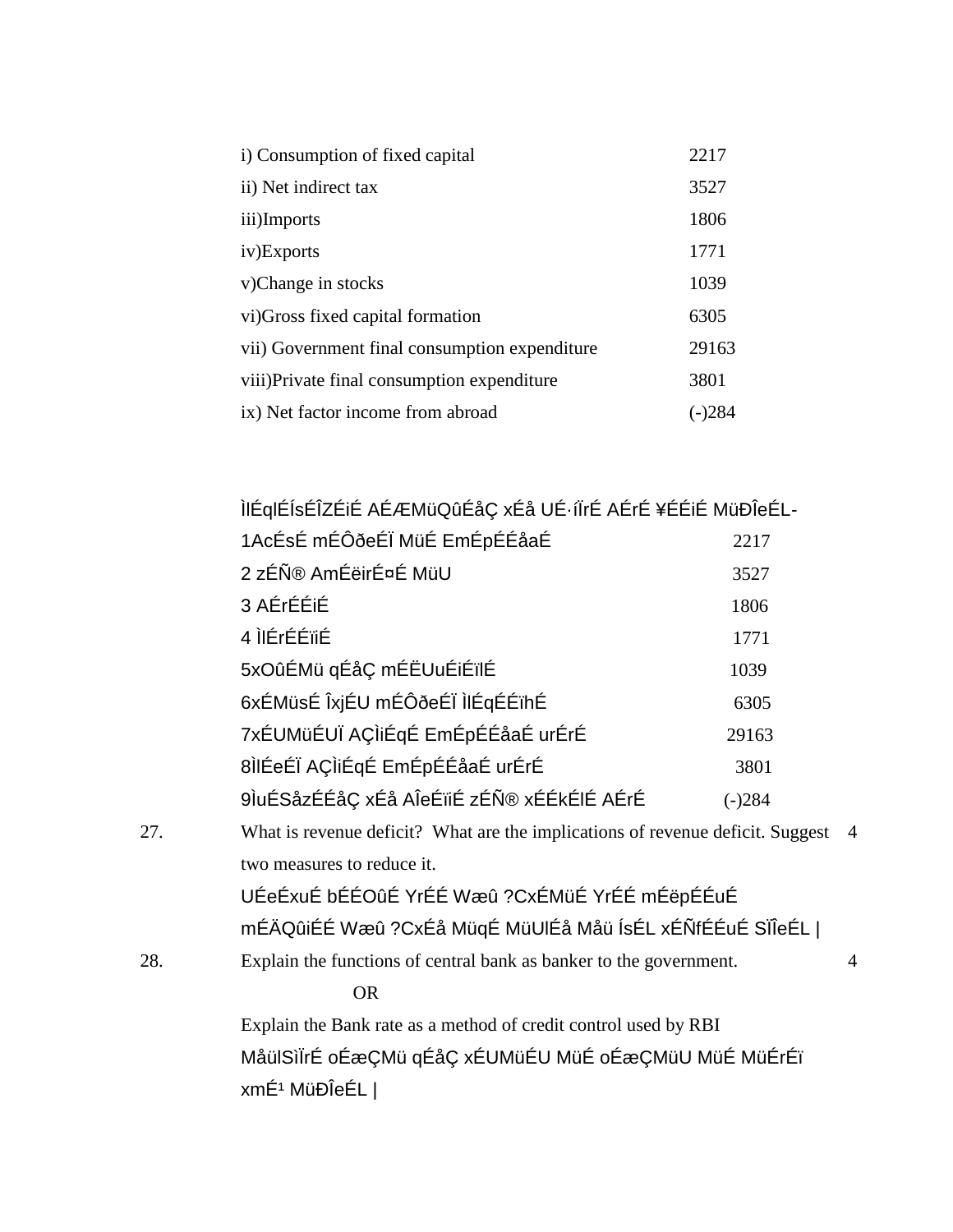|     | AjÉuÉÉ                                                                                                                                                                                       |                |
|-----|----------------------------------------------------------------------------------------------------------------------------------------------------------------------------------------------|----------------|
|     | ËUeÉuÉï oÉæÇMü qÉåÇ xÉÉZÉ IIÉrÉǧÉhÉ qÉåÇ oÉæÇMü SU                                                                                                                                           |                |
|     | MüĐ pÉÔÍqÉMüÉ xmÉ <sup>1</sup> MüĐÎeÉL                                                                                                                                                       |                |
| 29. | Explain the components of capital account in BOP                                                                                                                                             | $\overline{4}$ |
|     | pÉÑaÉiÉÉIÉ zÉåwÉ qÉåÇ mÉÔðeÉÏ ZÉÉiÉå Måü bÉOûMü xmÉ <sup>1</sup>                                                                                                                             |                |
|     | MüÐÎeÉL                                                                                                                                                                                      |                |
| 30. | Will the following be a part of domestic factor income of India? Give reason                                                                                                                 | 6              |
|     | in support of your answer.                                                                                                                                                                   |                |
|     | a)Profit earned by foreign banks from their branches in India.                                                                                                                               |                |
|     | b)Salary by Indian residents working in American Embassy in India.                                                                                                                           |                |
|     | c) Profits earned by Indian company from its branches in Singapore<br>ÌIÉqIÉÍsÉÎZÉiÉ qÉSåÇ pÉÉUiÉ MüÐ bÉUåsÉÑ xÉÉkÉIÉ AÉrÉ qÉåÇ<br>zÉÉÍqÉsÉ Wæû rÉÉ IÉWûÏÇ?AmÉIÉå E¨ÉU MåüÍsÉL MüÉUhÉ SÏÎeÉL |                |
|     | (A) pÉÉUIÉ qÉåÇ luÉSåzÉl oÉæÇMüÉåÇ MüÐ zÉÉZÉÉAÉåÇ <sup>2</sup> ÉUÉ<br>AÎeÉïiÉ sÉÉpÉ                                                                                                          |                |
|     | (oÉ) pÉÉUiÉ qÉåÇ AqÉåËUMülÉ UÉeÉSÕiÉ qÉåÇ MüÉrÉïUiÉ<br>pÉÉUiÉÏrÉ ÌIÉuÉÉÍxÉrÉÉåÇ MüÐ iÉIÉZuÉÉWû                                                                                               |                |
|     | (x)É pÉÉUiÉÏrÉ MüqmÉIÉÏ MüÐ ÍxÉÇaÉÉmÉÑU zÉÉZÉÉAÉåÇ <del>'</del> ÉUÉ<br>AÎeÉïiÉ sÉÉpÉ                                                                                                         |                |
| 31. | Given below is the consumption function in an economy:<br>$C=100+0.5Y$                                                                                                                       | 6              |
|     |                                                                                                                                                                                              |                |

With the help of a numerical example show that in this economy as income increases APC will decrease.

#### OR

The saving function of an economy is  $S = -200 + 0.25Y$ . The economy is in equilibrium when income is equal to 2000 Calculate.

- a. Investment expenditure at equilibrium level of income.
- b.. Autonomous consumption
- c. Investment multiplier.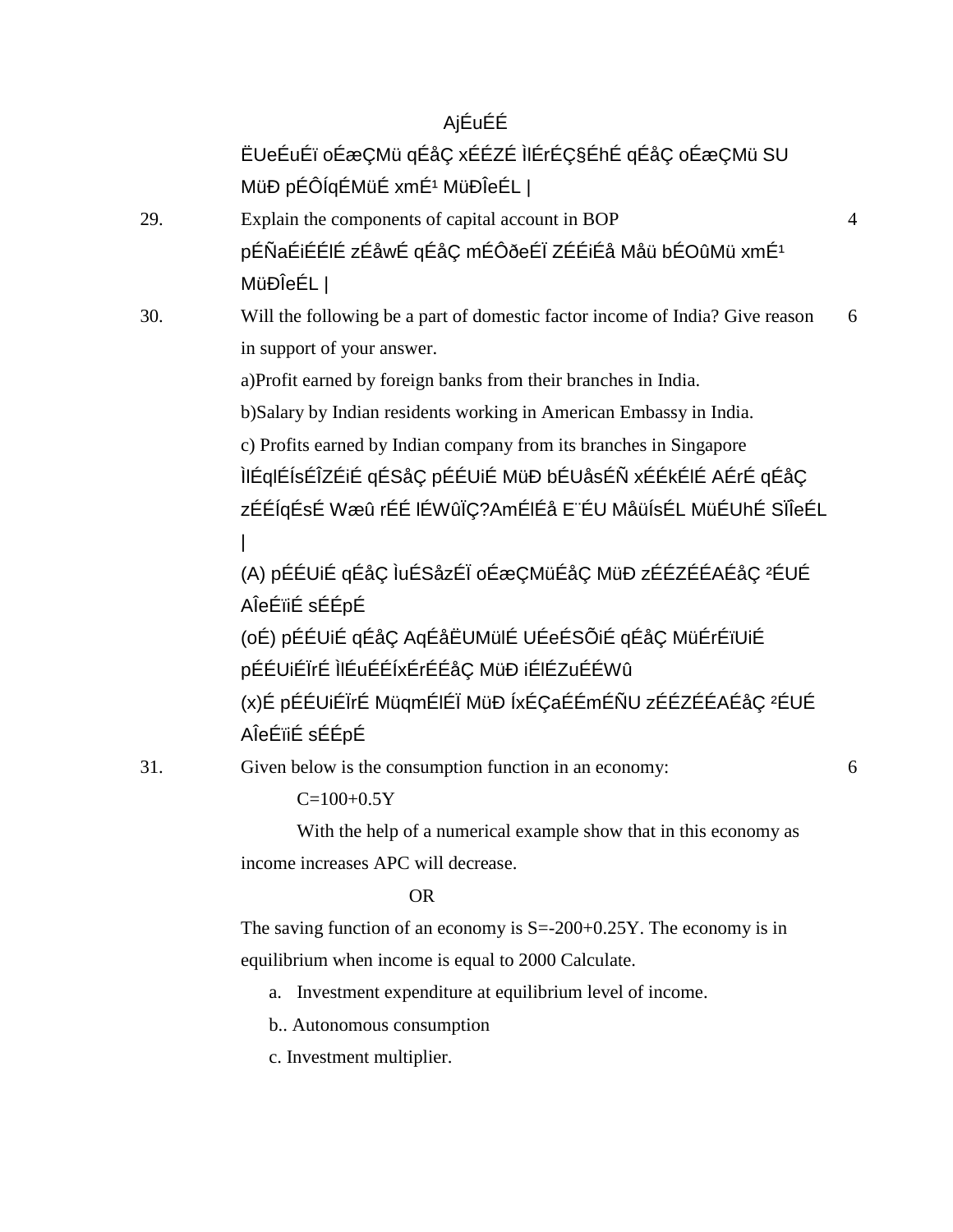lÉÏcÉå AjÉïurÉuÉxjÉÉ qÉåÇ EmÉpÉÉåaÉ TüsÉlÉ ÌSrÉÉ aÉrÉÉ Wæû:  $C=100+0.5Y$ CxÉxÉå rÉWû ÍxÉ® MüÐÎeÉL ÌMü AÉrÉ oÉRûlÉå xÉå AÉæxÉiÉ EmÉpÉÉåaÉ mÉëuÉ×Ì¨É bÉOû eÉÉiÉÏ Wæû | AjÉuÉÉ AjÉïurÉuÉxjÉÉ MüÉ oÉcÉiÉ TüsÉlÉ rÉWû Wæû :S=-200+0.25Y. eÉoÉ AÉrÉ 2000 Wæû,

iÉÉå AjÉïurÉuÉxjÉÉ xÉÇiÉÑsÉlÉ qÉåÇ Wæû ¥ÉÉiÉ MüÐÎeÉL-A AÉrÉÌlÉuÉåzÉ urÉrÉ qÉåÇ xÉÇiÉÑsÉlÉ xiÉU MüÐ AÉrÉ oÉ xuÉÉrÉ¨É EmÉpÉÉåaÉ xÉ ÌlÉuÉåzÉ aÉÑhÉMü

32. Calculate Gross National Product at MP and Personal dis posable income from 6the following data. Rs in crores

| i) Subsidy                                    | 40     |
|-----------------------------------------------|--------|
| ii)NFIA                                       | $-120$ |
| iii)Depreciation                              | 100    |
| iv)Personal Tax                               | 220    |
| v)Saving of private corporations              | 80     |
| vi)Dividend                                   | 40     |
| vii) Indirect Tax                             | 200    |
| viii)Corporation tax                          | 180    |
| ix) Net national disposal income              | 2000   |
| x) National debt interest                     | 60     |
| xi)Net current transfers from abroad          | 40     |
| xii) current transfers from government        | 100    |
| xiii)Miscellaneous receipts of the government | 60     |
| administrative departments                    |        |
| xiv)Private income                            | 1400   |
| xv) Private final consumption expenditure     | 760    |